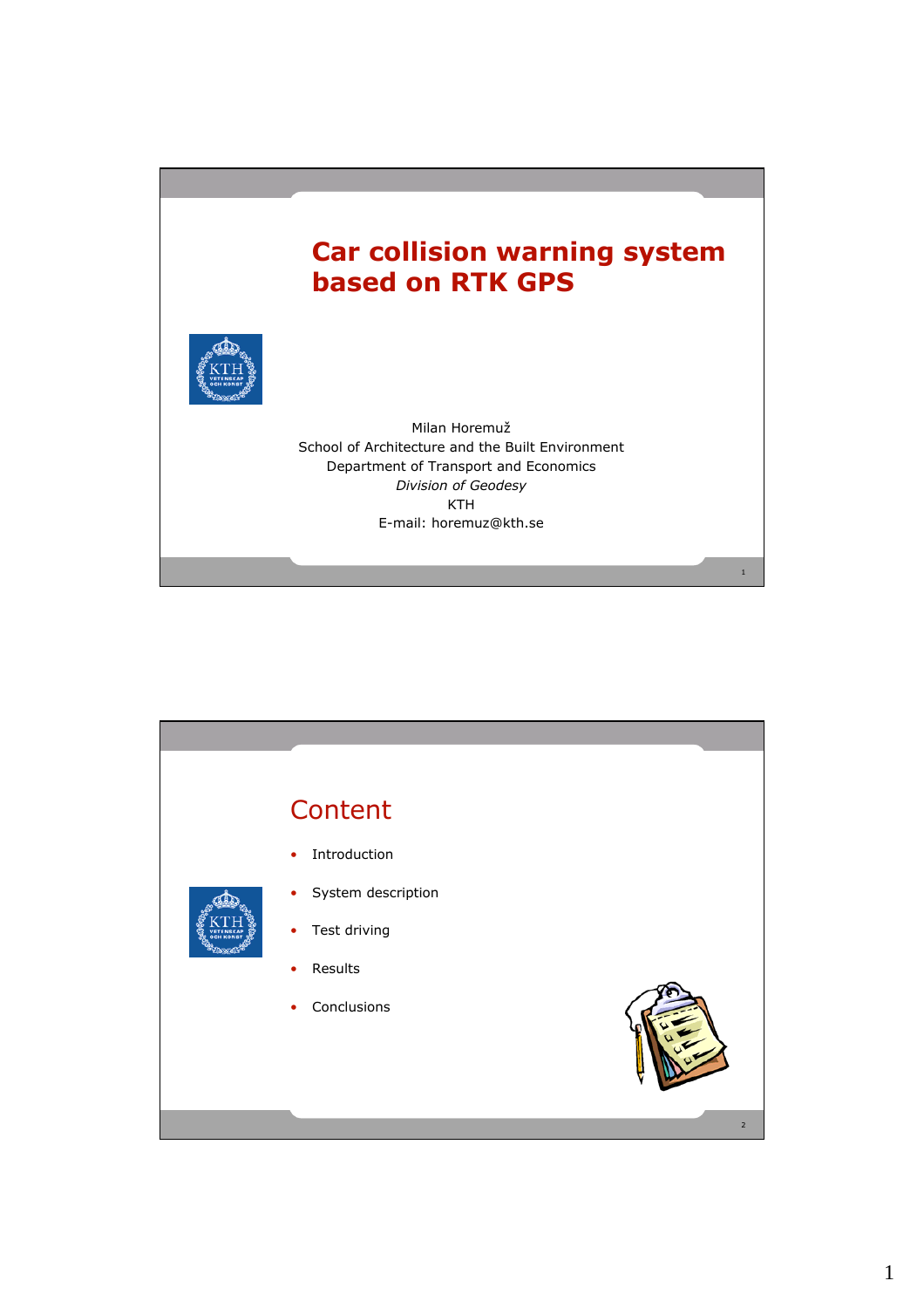## Introduction

• Project initiated by Swedish Road Administration



- Goal: to study feasibility of using RTK GPS as a sensor in the system that can warn the driver if the car is outside the correct lane or is heading there.
- Motivation: prevent accidents when a car drives over to the opposite lane
- Possible applications:
	- safety
	- steering of snowploughs or road painting machines
- The basic concept: to place the actual position of the car into a precise road model and to compute if the car is outside or on its way outside the correct lane.

3

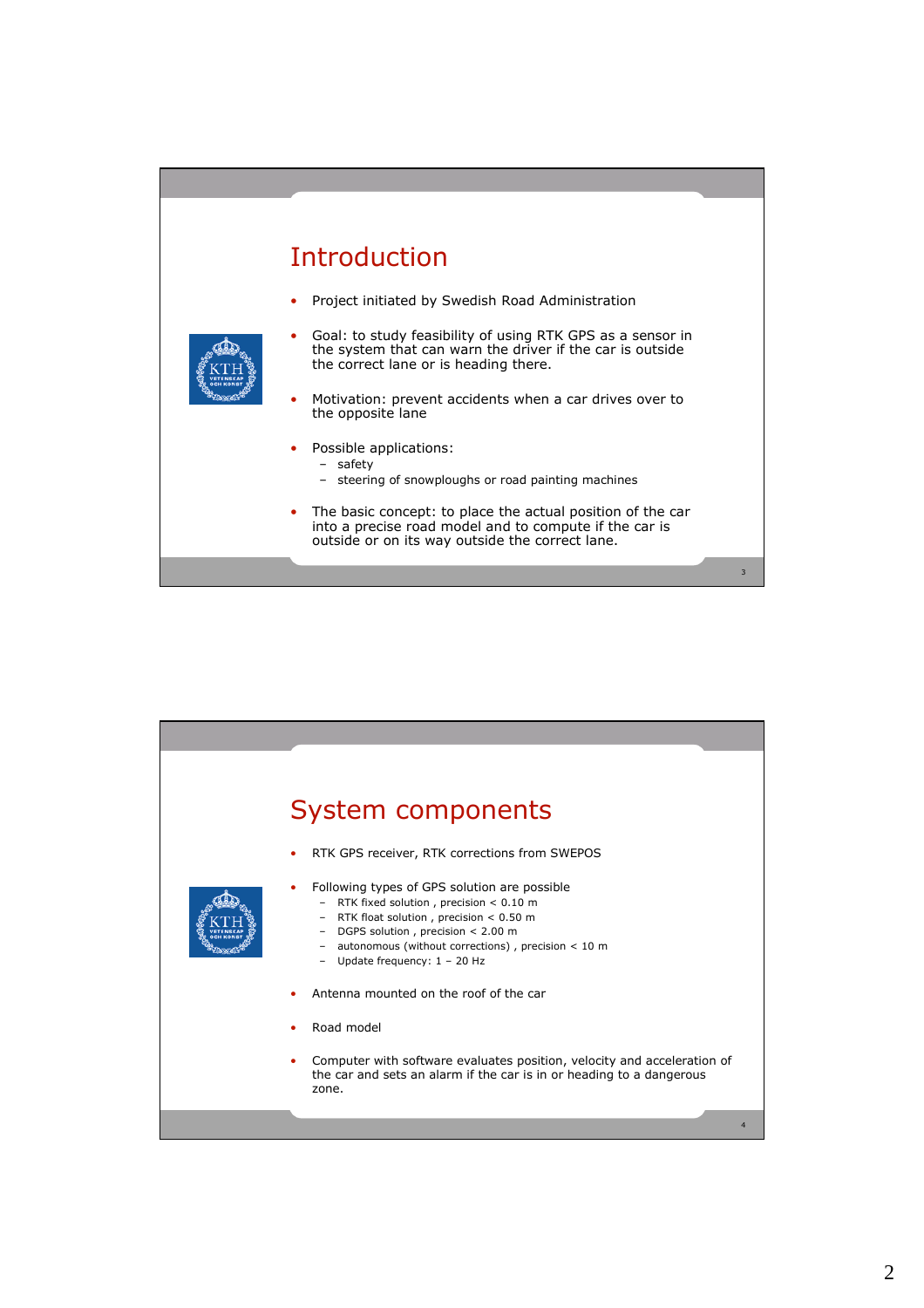

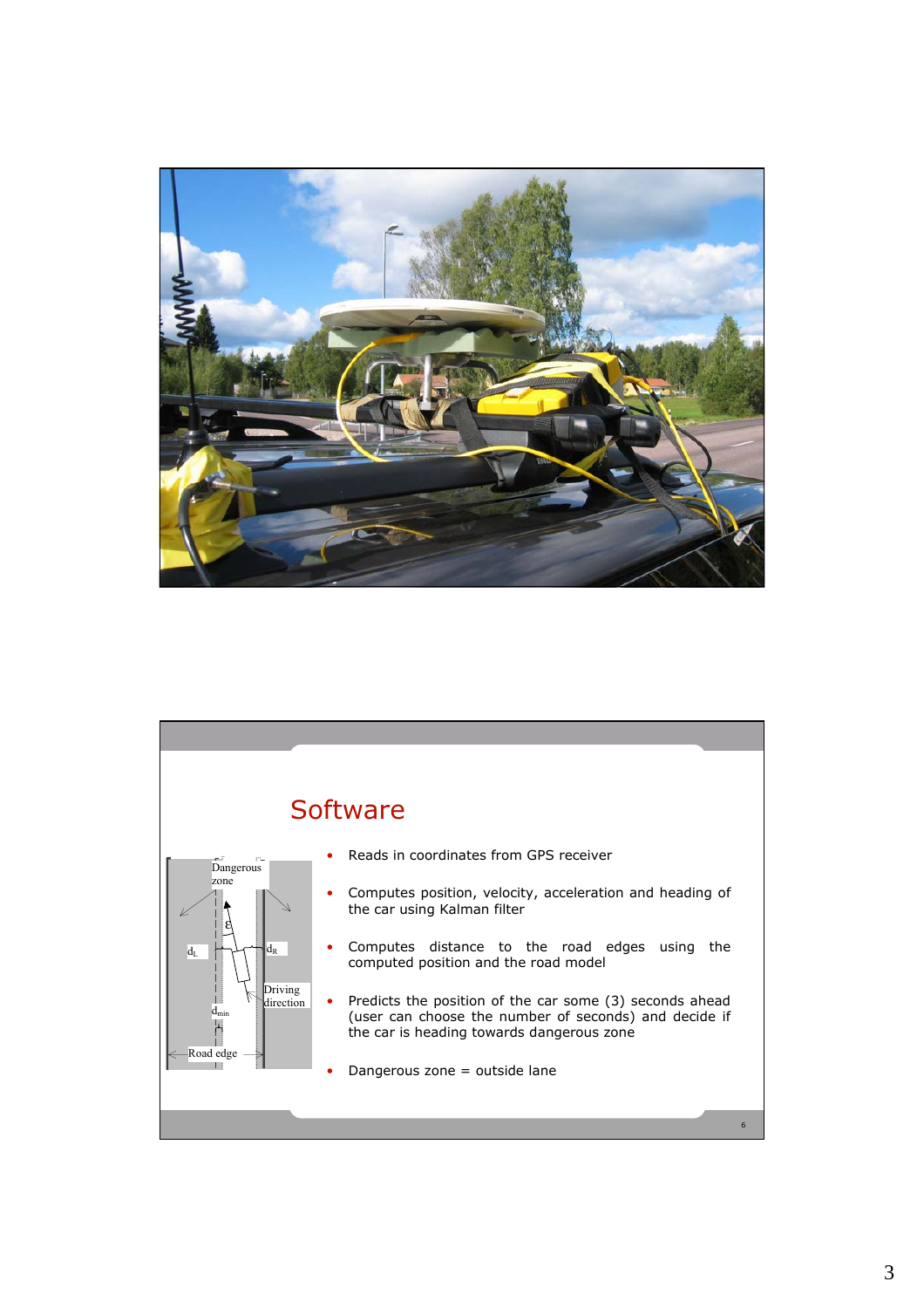

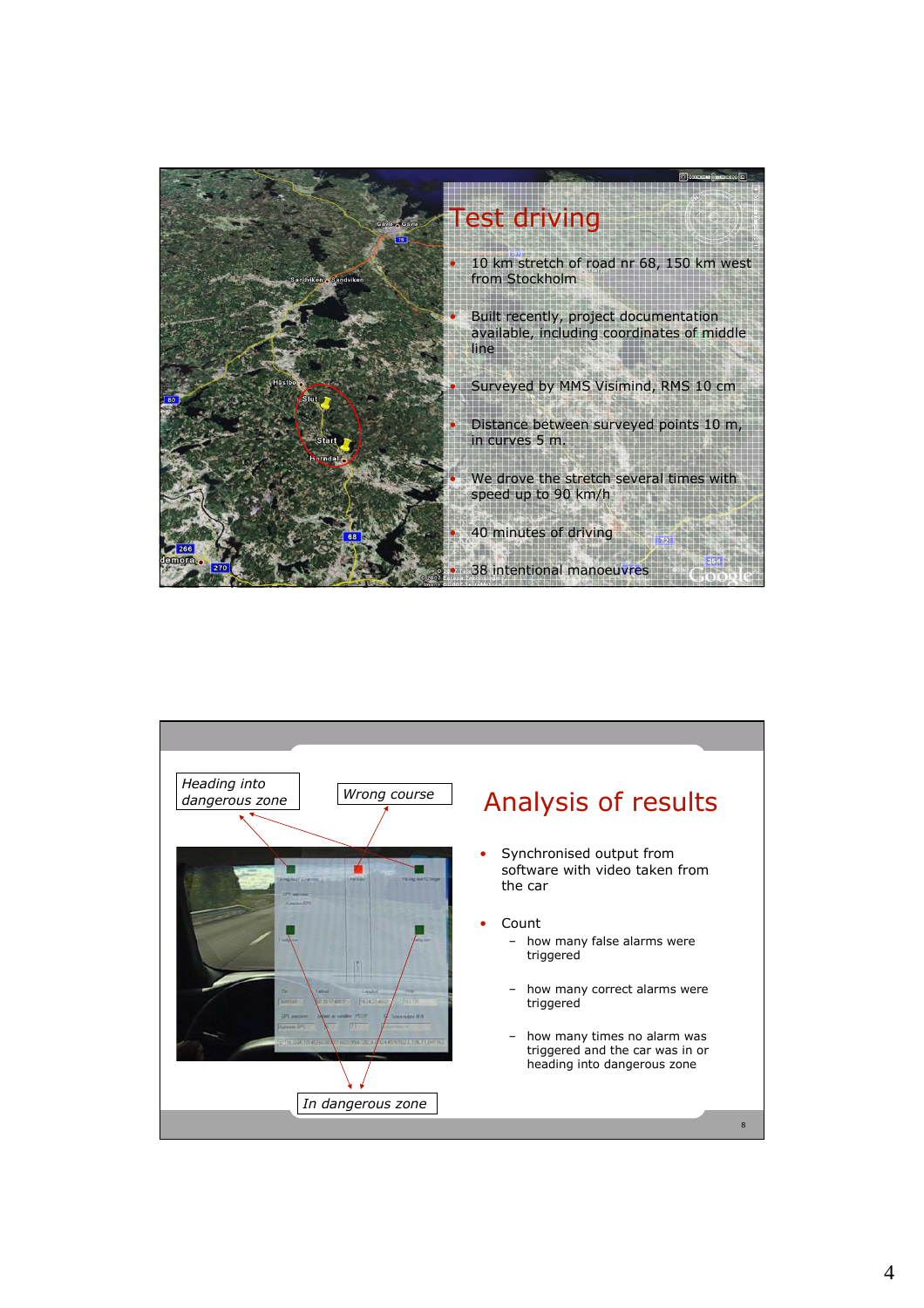![](_page_4_Figure_0.jpeg)

![](_page_4_Figure_1.jpeg)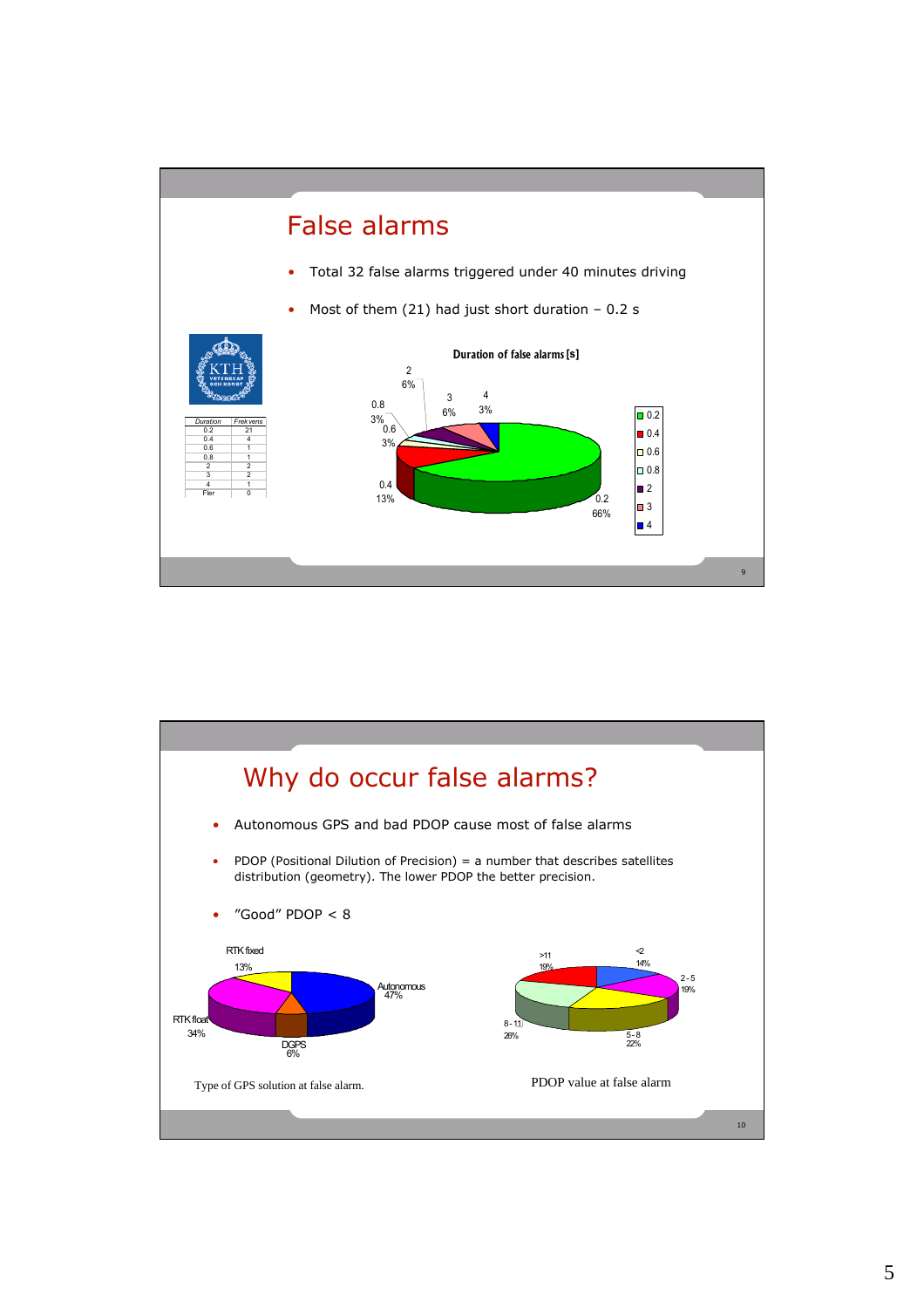## Limiting the number of false alarms

• Trigger alarm only when it is longer than 0.2 s

- 
- Introduce weighting according to PDOP
	- If we take away all 0.2 s long false alarms and those alarms triggered when PDOP is larger than 10, then only four false alarms are left.
	- All these four alarms have duration 0.4 s and are of type "*Heading into dangerous zone*".

11

![](_page_5_Figure_5.jpeg)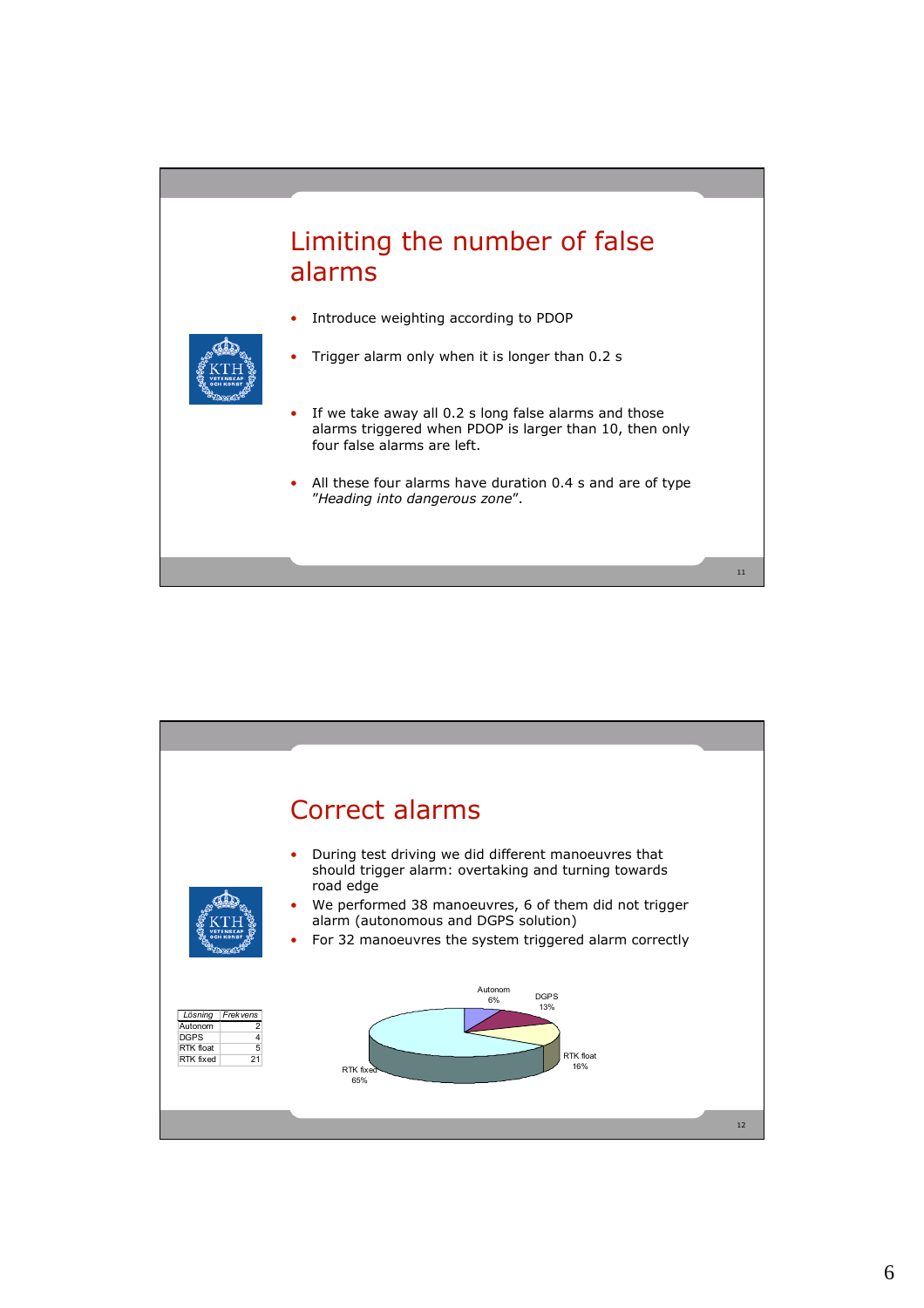## No alarm

• The car was in dangerous zone, but the system did not trigger any alarm

![](_page_6_Picture_2.jpeg)

- This happened only with autonomous (4x) and DGPS (2x) solution
- In all cases, the system showed graphically that the car was in dangerous zone, but the position was not precise enough to trigger the alarm

13

![](_page_6_Figure_5.jpeg)